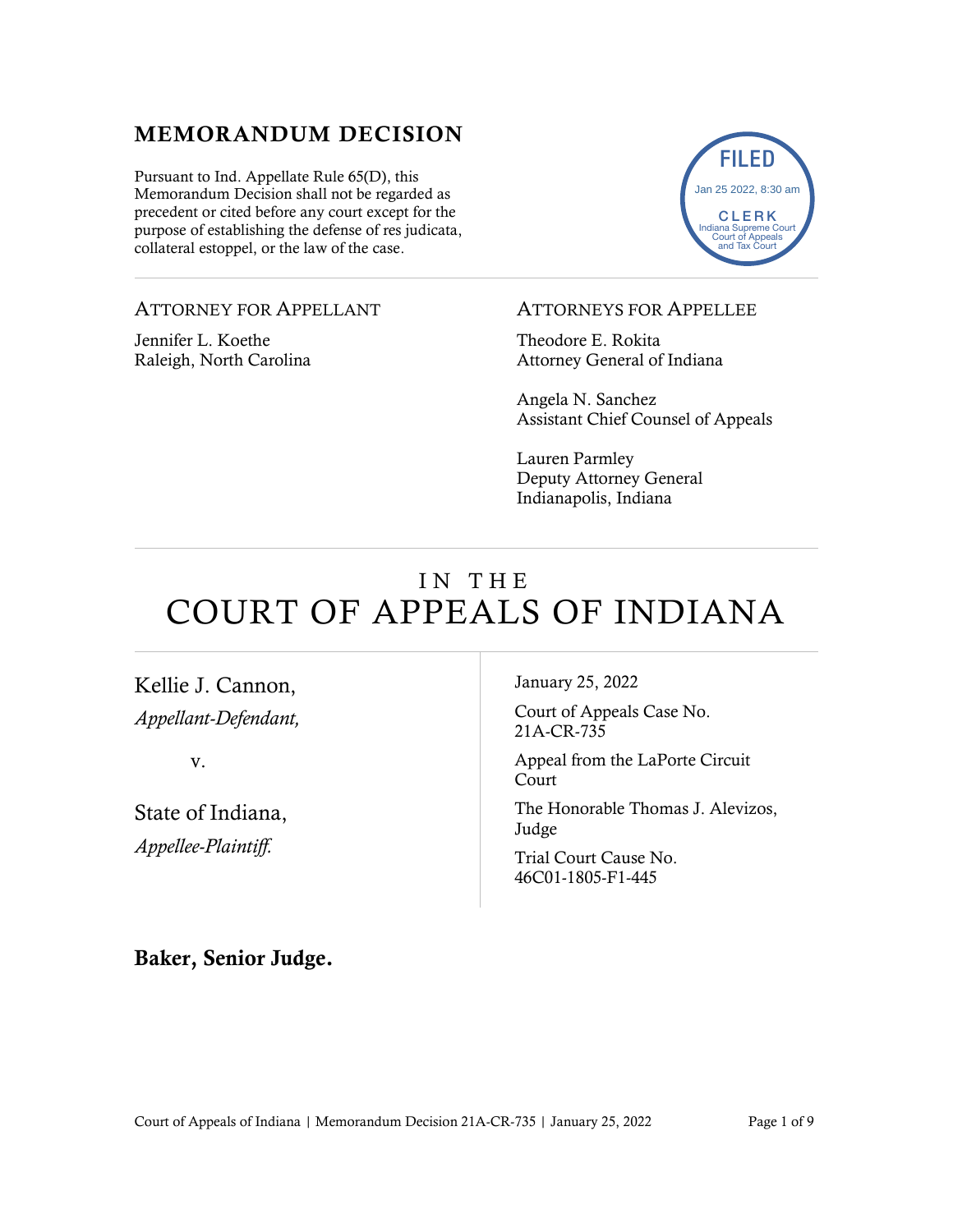# Statement of the Case

[1] Kellie J. Cannon appeals the sentence the trial court imposed after she pleaded guilty to aiding in child molesting by a person at least twenty-one years of age, a Level 1 felony,  $^1$  and promotion of human trafficking of a minor, a Level 3 felony. $^{2}$  We affirm.

### Issues

- [2] Cannon raises two claims, which we restate as:
	- I. Whether the trial court erroneously disregarded a mitigating sentencing circumstance.
	- II. Whether Cannon's sentence is inappropriate in light of the nature of the offense and Cannon's character.

# Facts and Procedural History

- [3] Cannon has three children. Her youngest child was fathered by Rusty Reuille, with whom she had been in a relationship for nine years. She knew Reuille watched child pornography. Cannon sent Reuille pornographic pictures of her oldest child, twelve-year-old J.L., at Reuille's request.
- [4] In December 2017, Cannon took J.L. to Reuille's home. The purported reason for the visit was so that J.L. could have a play date with one of Reuille's

<sup>&</sup>lt;sup>1</sup> Ind. Code §§ 35-42-4-3 (2015) (child molestation), 35-41-2-4 (1977) (aiding, inducing, or causing an offense).

 $^{2}$  Ind. Code § 35-42-3.5-1 (2017).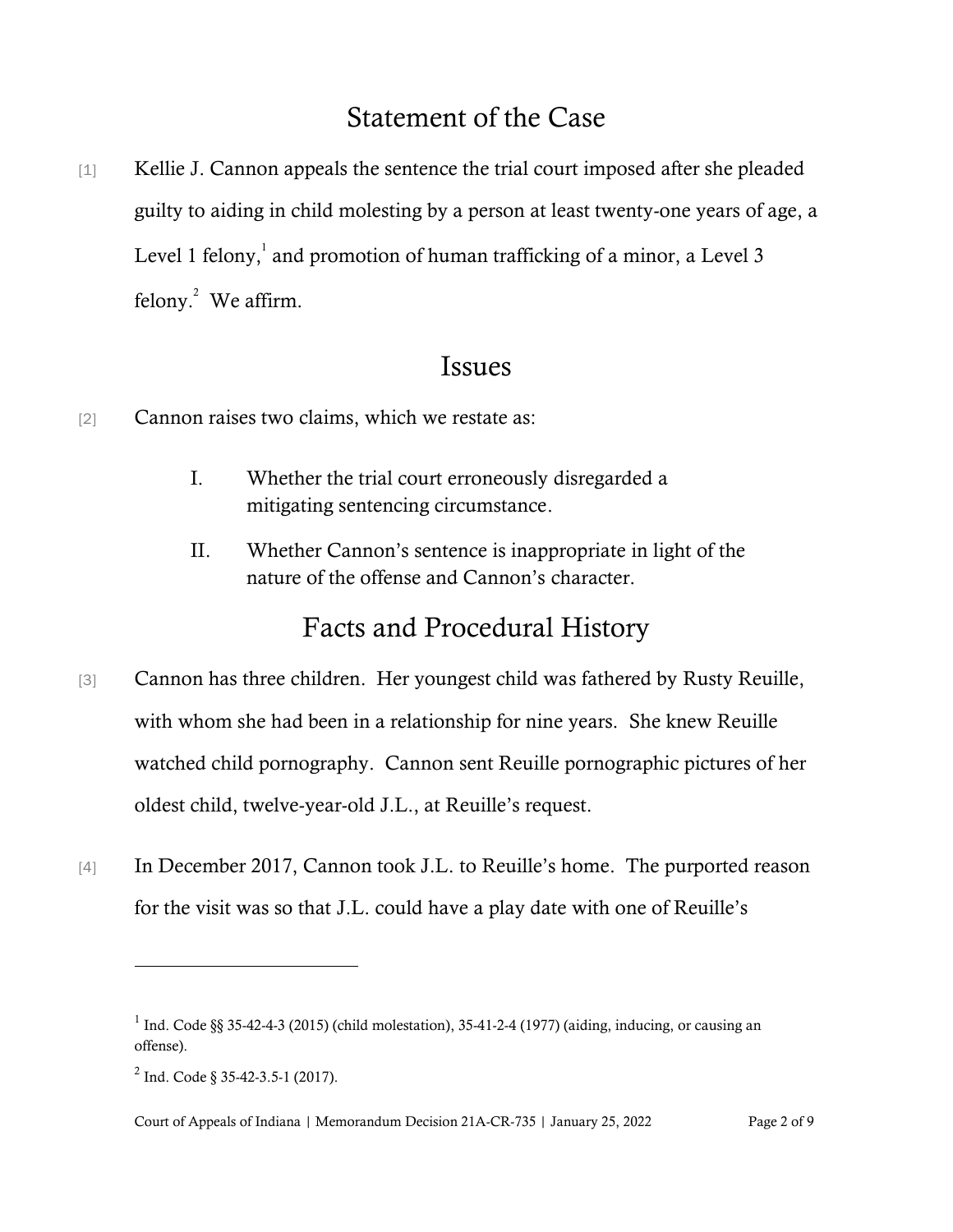children. In fact, Reuille had told Cannon in previous discussions and text messages to bring J.L. to his home so that he could have sex with J.L., and Cannon understood that she was bringing J.L. to Reuille for that purpose. Cannon had objected to Reuille's demands, but he threatened to stop seeing her if she did not comply.

- [5] On the day in question, Reuille had sexual intercourse with J.L. and recorded it. Cannon was present and directed J.L. to submit to sex with Reuille. Cannon brought J.L. back to Reuille's home to have sex with him on three other occasions. Reuille recorded audio of the later incidents. In some of the recordings, J.L. asked to stop the abuse and complained that she was in pain. Cannon merely told her it would be over soon and offered to give her money, ice cream, or data for her phone plan in exchange for complying with Reuille. Later, a forensic search of Reuille's three mobile phones revealed pictures of J.L. in the nude, along with recordings of the sexual abuse.
- [6] The abuse of J.L. was reported to the authorities. Cannon was initially uncooperative with the investigators and demanded that she be present with J.L. for any interview. During the first interview, J.L. did not disclose Reuille's sexual assaults. She later revealed the abuse, stating that she had not disclosed the abuse during the first interview because her mother had instructed her not to talk about it.
- [7] During a later interview with police, in which Cannon discussed Reuille's abuse of J.L., Cannon stated that she had given her daughter melatonin prior to the

Court of Appeals of Indiana | Memorandum Decision 21A-CR-735 | January 25, 2022 Page 3 of 9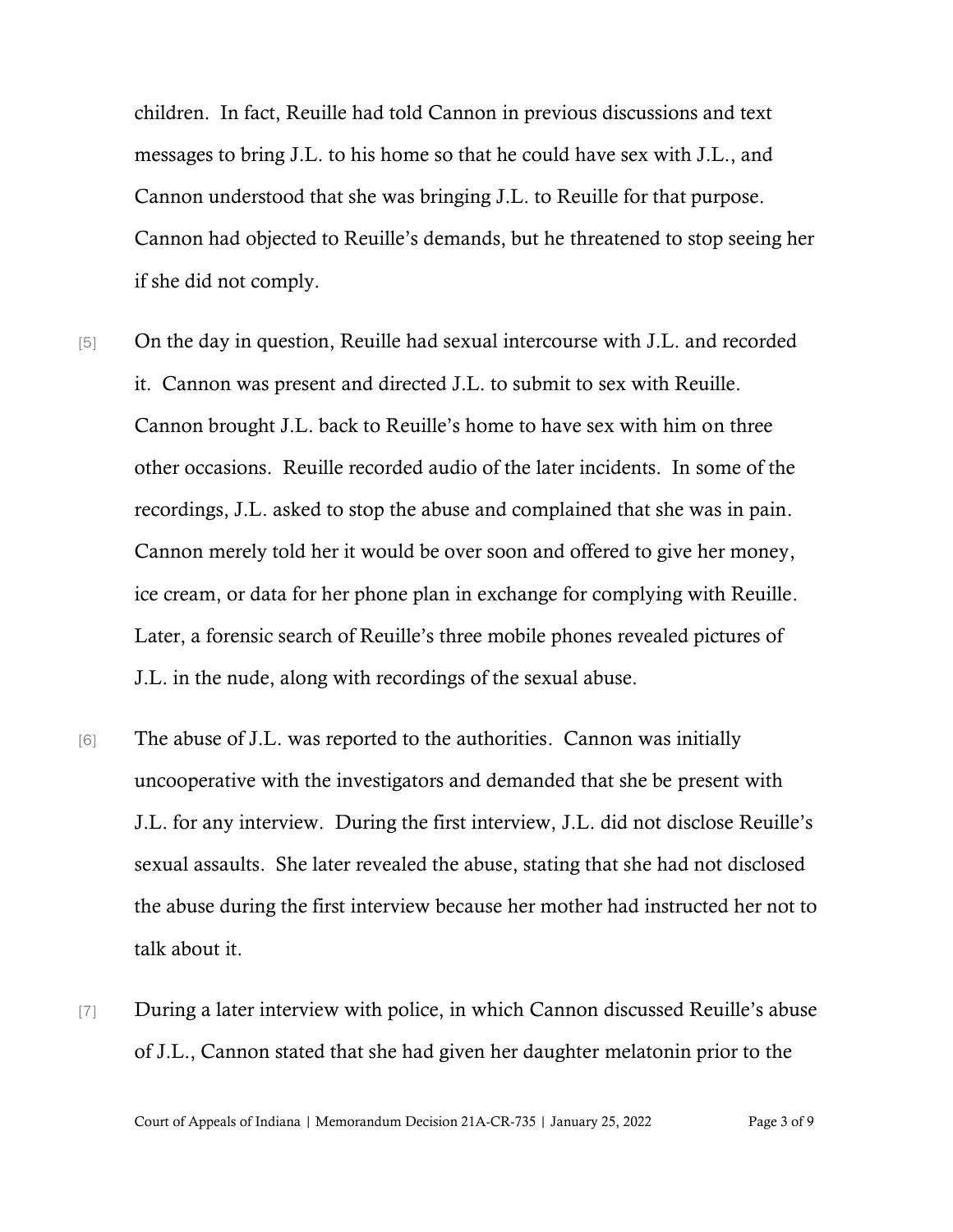sexual assaults in an attempt to calm her down. She also minimized the number of occurrences of the abuse, stating it had happened only twice rather than four times.

- [8] On May 3, 2018, the State charged Cannon with aiding in child molesting by a person over twenty-one years of age, a Level 1 felony;<sup>3</sup> two counts of promotion of human trafficking of a minor, both Level 3 felonies; and neglect of a dependent, a Level 6 felony. An initial hearing was held on May 4, 2018, during which the trial court ordered a competency evaluation for Cannon.
- [9] Subsequently, three medical professionals evaluated Cannon and filed reports with the trial court. The court determined she was not competent to understand the proceedings or to participate in her defense. Accordingly, the court ordered that Cannon be placed in the custody of the Division of Mental Health and provided with treatment. After treatment, Cannon was found to be competent, and this case resumed.
- [10] The case was scheduled for trial on December 2, 2019, and the State filed three motions in limine and proposed jury instructions as the trial date approached. Two days before trial, Cannon attempted to plead guilty to some of the charges, but the trial court rejected her plea. On the date the trial was to begin, Cannon offered to plead guilty to Level 1 felony aiding in child molesting and one count of Level 3 felony promotion of human trafficking of a minor. The State

 $3$  Reuille committed suicide before he could be arrested.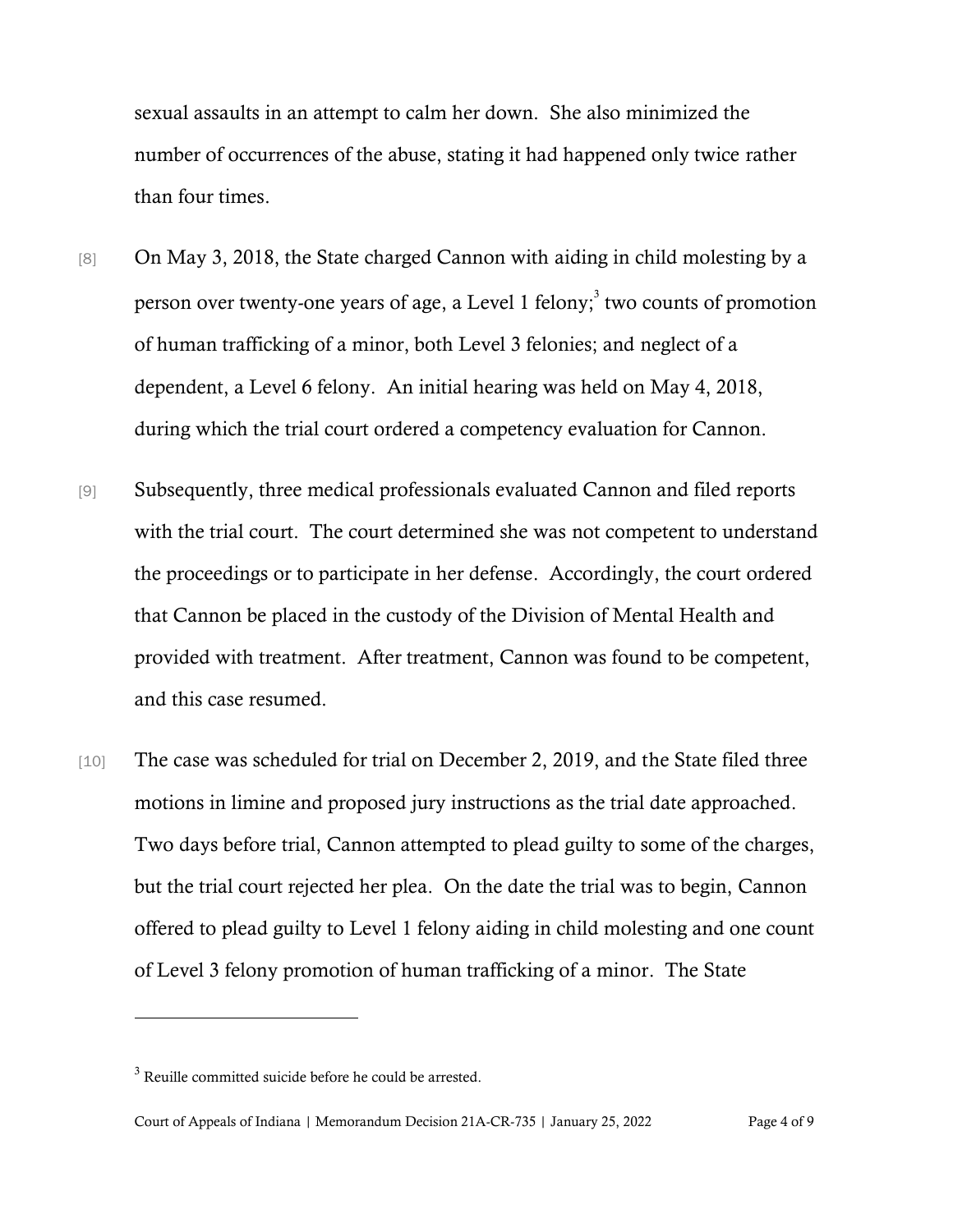dismissed the other two charges. The trial court accepted Cannon's plea and later sentenced her to serve a total of thirty-nine years on the two convictions. This appeal followed.

## Discussion and Decision

#### I. Mitigating Sentencing Factors

- [11] Cannon claims the trial court erred in failing to recognize as a mitigating factor that Reuille coerced her into committing the offenses. Sentencing decisions are within the discretion of the trial court and are reviewed on appeal for an abuse of discretion. *Green v. State*, 65 N.E.3d 620, 635 (Ind. Ct. App. 2016), *trans. denied*. An abuse of discretion occurs where the trial court's decision is clearly against the logic and effect of the facts and circumstances before it. *Barker v. State*, 994 N.E.2d 306, 311 (Ind. Ct. App. 2013), *trans. denied*.
- [12] One way that a trial court may abuse its sentencing discretion is by omitting from the sentencing statement reasons that are clearly supported by the record and advanced for consideration. *Id.* But a trial court is not obligated to accept a defendant's argument concerning what constitutes a mitigating factor. *Green*, 65 N.E.3d at 636. And the defendant bears the burden of establishing that the mitigating evidence is both significant and clearly supported by the record. *Id.*
- Court of Appeals of Indiana | Memorandum Decision 21A-CR-735 | January 25, 2022 Page 5 of 9 [13] Indiana Code section  $35-38-1-7.1(b)(4)$  (2015) provides that mitigating sentencing circumstances can include "substantial grounds tending to excuse or justify the crime, though failing to establish a defense." At her guilty plea hearing and at sentencing, Cannon stated that Reuille had physically and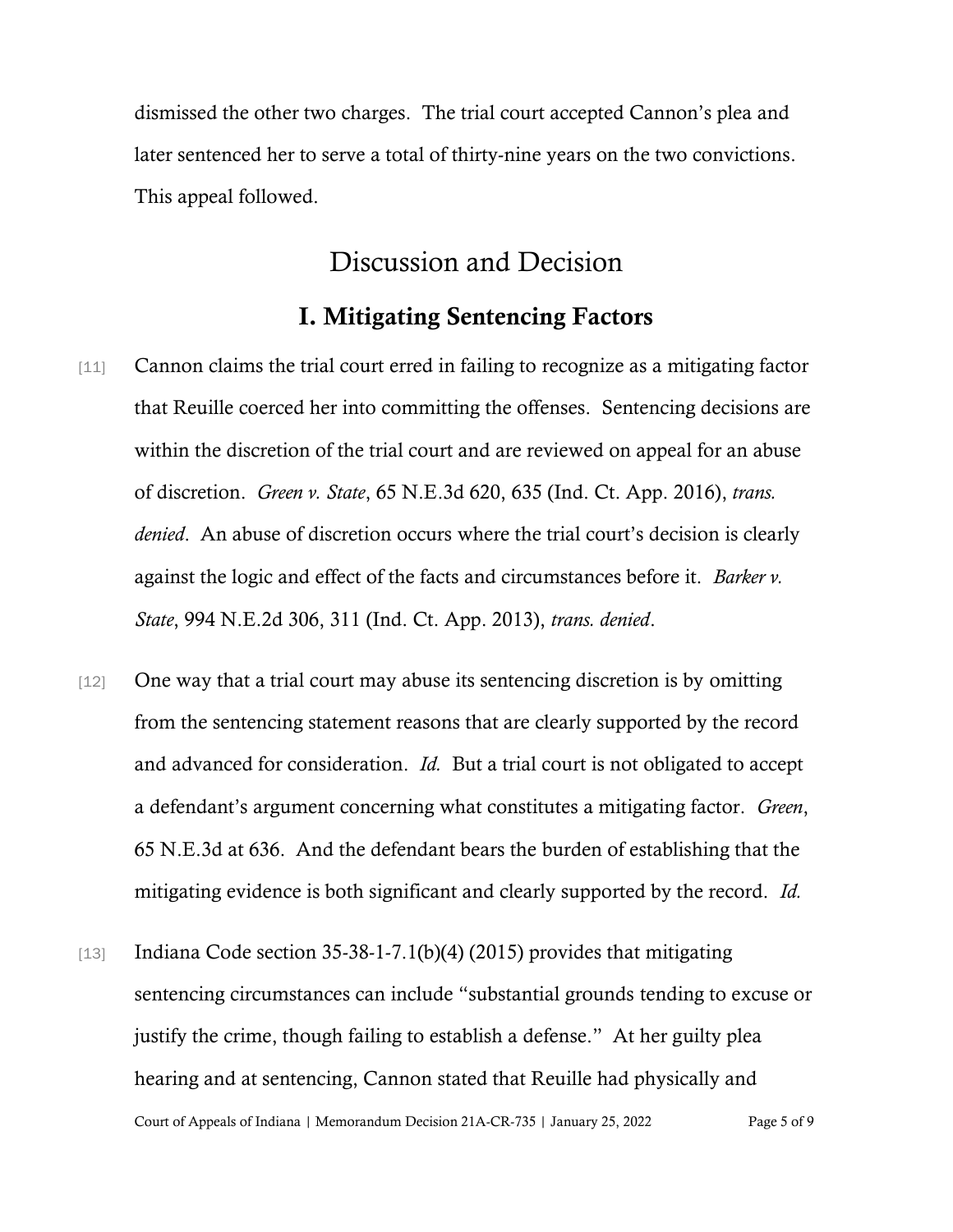sexually abused her, and she was afraid that he would hurt her, J.L., and her other children if she did not facilitate and cooperate in his sexual abuse of J.L. In response, the State pointed to recordings of Reuille's sexual assaults of J.L., in which Cannon did not appear to be upset or distressed at what she was witnessing. The trial court, after reviewing those recordings and the recording of Cannon's guilty plea hearing, stated that he did not find Cannon's allegations of coercion to be truthful. The trial court observed her demeanor throughout the proceedings and was in a better position to evaluate her sincerity. *See Barker*, 994 N.E.2d at 312 (no abuse of discretion in rejecting Barker's claim of remorse as a mitigating circumstance; trial court heard his argument and weighed his credibility).

[14] Cannon claims the trial judge misstated the record by claiming he had not heard her mention coercion prior to her guilty plea hearing, when in fact she had repeatedly discussed Reuille's coercion during her competency evaluations. Even if the trial court did overlook the competency reports' discussion of coercion, the reports were derived from Cannon's own statements, which the trial court did not find credible. The trial court did not abuse its sentencing discretion.

#### II. Inappropriateness Review

Court of Appeals of Indiana | Memorandum Decision 21A-CR-735 | January 25, 2022 Page 6 of 9 [15] Even when a trial court imposes a sentence within its discretion, the Indiana Constitution authorizes independent appellate review and revision of sentencing decisions. *Hoak v. State*, 113 N.E.3d 1209, 1209 (Ind. 2019) (citing Indiana Constitution article 7, sections 4 and 6). This sentencing authority is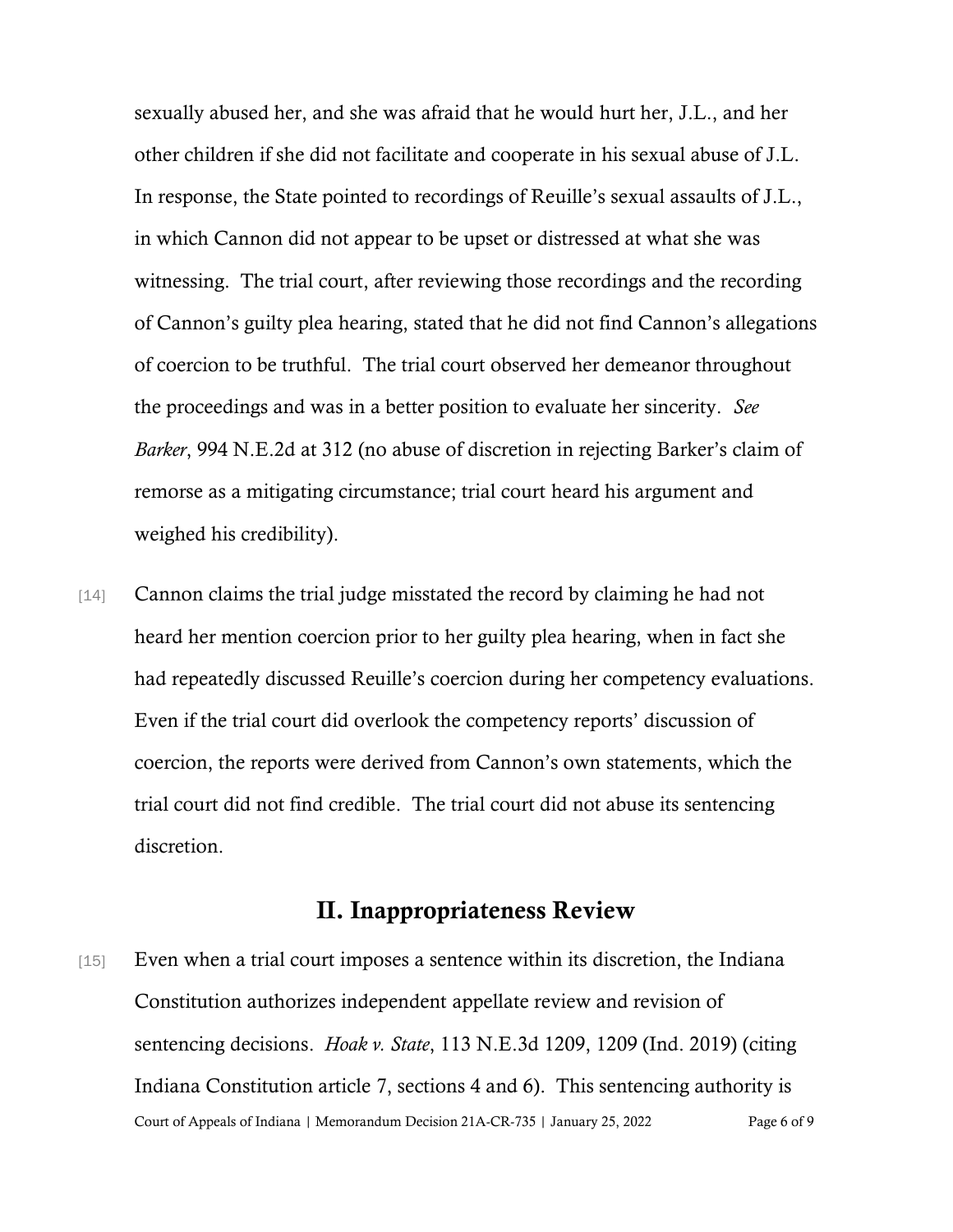implemented through Indiana Appellate Rule 7(B), which provides that we "may revise a sentence authorized by statute if, after due consideration of the trial court's decision, the Court finds that the sentence is inappropriate in light of the nature of the offense and the character of the offender."

- $[16]$  The principal role of sentencing review under Rule 7(B) is to attempt to leaven the outliers. *Shepherd v. State*, 157 N.E.3d 1209, 1224 (Ind. Ct. App. 2020), *trans. denied*. The defendant bears the burden of persuading the reviewing court that the sentence imposed is inappropriate. *Id.*
- [17] At the time Cannon committed her offenses, the maximum sentence for a level 1 felony was forty years, the minimum sentence was twenty years, and the advisory sentence was thirty years. Ind. Code § 35-50-2-4 (2014). For a Level 3 felony, the maximum sentence was sixteen years, the minimum sentence was three years, and the advisory sentence was nine years. Ind. Code § 35-50-2-5 (2014). The trial court imposed the advisory sentence on each conviction, to be served consecutively, for a total sentence of thirty-nine years. Since the advisory sentence is the starting point the General Assembly has selected as an appropriate sentence for the offense committed, the defendant bears a particularly heavy burden in persuading us that the sentence is inappropriate when the trial court imposes the advisory amount. *Fernbach v. State*, 954 N.E.2d 1080, 1089 (Ind. Ct. App. 2011), *trans. denied*.
- [18] Cannon asks the Court to order her sentences to be served concurrently "and/or to suspend a portion of her sentence." Appellant's Br. p. 24. We

Court of Appeals of Indiana | Memorandum Decision 21A-CR-735 | January 25, 2022 Page 7 of 9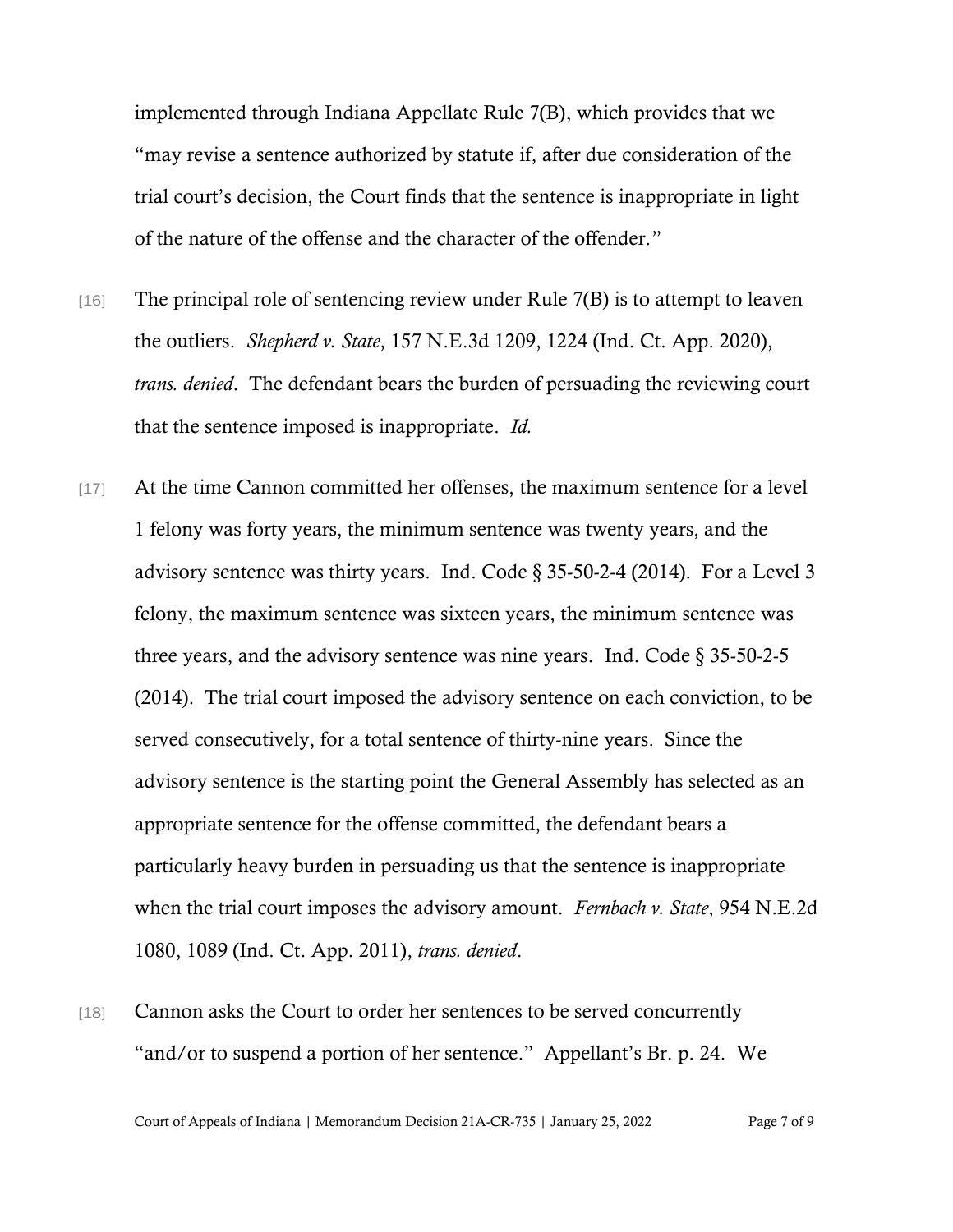cannot agree. Regarding the nature of the offenses, Cannon transported her twelve-year-old daughter to her boyfriend's home to allow him to sexually abuse her. Further, she gave her daughter melatonin to calm her in advance of the rape, and she was present for this and subsequent assaults, during which she attempted to bribe her daughter into compliance with Reuille's demands by offering money, mobile phone minutes, and ice cream.

- [19] Cannon argues that she was coerced by Reuille into committing the offenses, based on his history of abusing her physically and sexually, as well as her fears that he would harm all of her children. The trial court, in assessing her credibility, did not find her claims of coercion to be truthful, especially when contrasted with a recording of one of J.L.'s assaults, in which Cannon did not appear to be upset or in distress. We also note that there is no evidence that Cannon attempted to contact law enforcement before taking J.L. to be assaulted by Reuille.
- [20] As for the character of the offender, Cannon was thirty-eight at the time of the sentencing hearing. Cannon notes she has no formal criminal history, but we consider that point to be outweighed by the uncharged criminal conduct present in the record here, which includes: (1) transporting J.L. to be sexually assaulted by Reuille several other times, in addition to the incident for which she was convicted; and (2) sending nude photographs of J.L. to Reuille.
- [21] Cannon notes that she pleaded guilty, but a guilty plea "may not be significantly mitigating" when the defendant receives a substantial benefit in

Court of Appeals of Indiana | Memorandum Decision 21A-CR-735 | January 25, 2022 Page 8 of 9